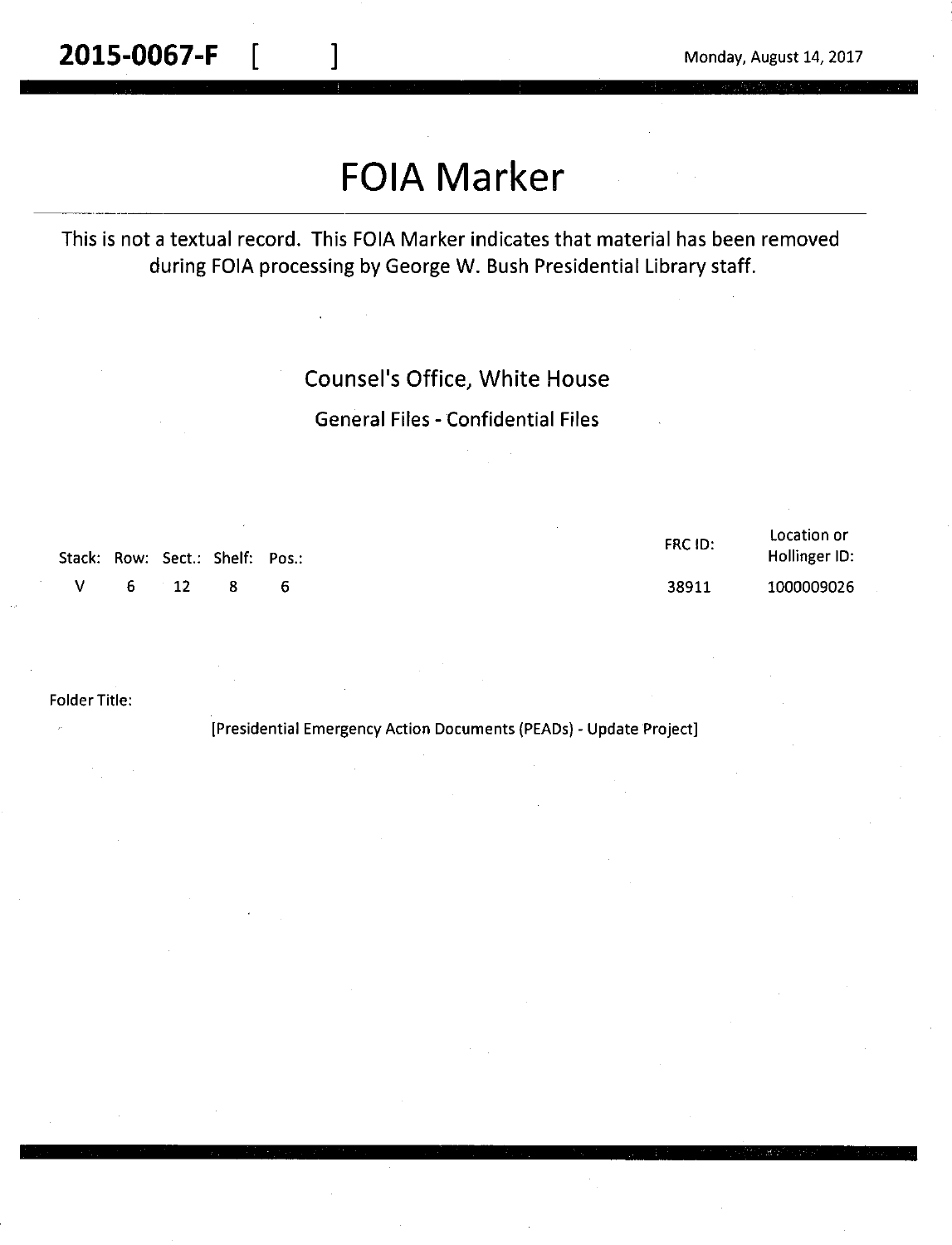# Withdrawn/Redacted Material The George W. Bush Library

| <b>DOCUMENT FORM</b><br>NO. |                                                                  | <b>SUBJECT/TITLE</b>                                                                                                                                                                                                                                                           |                                                                                                                                                                                                                                                    | <b>PAGES</b> | <b>DATE</b> | <b>RESTRICTION(S)</b> |
|-----------------------------|------------------------------------------------------------------|--------------------------------------------------------------------------------------------------------------------------------------------------------------------------------------------------------------------------------------------------------------------------------|----------------------------------------------------------------------------------------------------------------------------------------------------------------------------------------------------------------------------------------------------|--------------|-------------|-----------------------|
| 001                         | Presentation                                                     | Presidential Emergency Action Documents (PEADS) -<br><b>Update Project</b>                                                                                                                                                                                                     |                                                                                                                                                                                                                                                    | 52           | N.D.        | P1/b1;                |
|                             |                                                                  |                                                                                                                                                                                                                                                                                |                                                                                                                                                                                                                                                    |              |             |                       |
|                             |                                                                  |                                                                                                                                                                                                                                                                                |                                                                                                                                                                                                                                                    |              |             |                       |
|                             |                                                                  |                                                                                                                                                                                                                                                                                |                                                                                                                                                                                                                                                    |              |             |                       |
|                             |                                                                  |                                                                                                                                                                                                                                                                                |                                                                                                                                                                                                                                                    |              |             |                       |
|                             |                                                                  |                                                                                                                                                                                                                                                                                |                                                                                                                                                                                                                                                    |              |             |                       |
|                             |                                                                  |                                                                                                                                                                                                                                                                                |                                                                                                                                                                                                                                                    |              |             |                       |
|                             |                                                                  |                                                                                                                                                                                                                                                                                |                                                                                                                                                                                                                                                    |              |             |                       |
|                             |                                                                  |                                                                                                                                                                                                                                                                                |                                                                                                                                                                                                                                                    |              |             |                       |
|                             |                                                                  |                                                                                                                                                                                                                                                                                |                                                                                                                                                                                                                                                    |              |             |                       |
|                             |                                                                  |                                                                                                                                                                                                                                                                                |                                                                                                                                                                                                                                                    |              |             |                       |
|                             |                                                                  |                                                                                                                                                                                                                                                                                |                                                                                                                                                                                                                                                    |              |             |                       |
|                             |                                                                  |                                                                                                                                                                                                                                                                                |                                                                                                                                                                                                                                                    |              |             |                       |
|                             | <b>COLLECTION TITLE:</b><br><b>Counsel's Office, White House</b> |                                                                                                                                                                                                                                                                                |                                                                                                                                                                                                                                                    |              |             |                       |
| <b>SERIES:</b>              |                                                                  |                                                                                                                                                                                                                                                                                |                                                                                                                                                                                                                                                    |              |             |                       |
|                             | <b>General Files - Confidential Files</b>                        |                                                                                                                                                                                                                                                                                |                                                                                                                                                                                                                                                    |              |             |                       |
| <b>FOLDER TITLE:</b>        |                                                                  | [Presidential Emergency Action Documents (PEADS) - Update Project]                                                                                                                                                                                                             |                                                                                                                                                                                                                                                    |              |             |                       |
| FRC ID:<br>38911            |                                                                  |                                                                                                                                                                                                                                                                                |                                                                                                                                                                                                                                                    |              |             |                       |
|                             |                                                                  |                                                                                                                                                                                                                                                                                | <b>RESTRICTION CODES</b>                                                                                                                                                                                                                           |              |             |                       |
|                             | Presidential Records Act - [44 U.S.C. 2204(a)]                   |                                                                                                                                                                                                                                                                                | Freedom of Information Act - [5 U.S.C. 552(b)]                                                                                                                                                                                                     |              |             |                       |
|                             |                                                                  | P1 National Security Classified Information [(a)(1) of the PRA]<br>P2 Relating to the appointment to Federal office $[(a)(2)$ of the PRA]<br>P3 Release would violate a Federal statute $( \mathbf{a} )$ (3) of the PRA]                                                       | b(1) National security classified information [(b)(1) of the FOIA]<br>b(2) Release would disclose internal personnel rules and practices of<br>an agency $[(b)(2)$ of the FOIA]                                                                    |              |             |                       |
|                             | financial information $[(a)(4)$ of the PRA]                      | P4 Release would disclose trade secrets or confidential commercial or<br>P5 Release would disclose confidential advice between the President<br>and his advisors, or between such advisors [a](5) of the PRA]<br>P6 Release would constitute a clearly unwarranted invasion of | b(3) Release would violate a Federal statute [(b)(3) of the FOIA]<br>b(4) Release would disclose trade secrets or confidential or financial<br>information [(b)(4) of the FOIA]<br>b(6) Release would constitute a clearly unwarranted invasion of |              |             |                       |
|                             | personal privacy $[(a)(6)$ of the PRA]                           |                                                                                                                                                                                                                                                                                | personal privacy [(b)(6) of the FOIA]<br>b(7) Release would disclose information compiled for law enforcement                                                                                                                                      |              |             |                       |

PRM. Personal record misfile defined in accordance with 44 U.S.C. 2201(3).

#### Deed of Gift Restrictions

- A. Closed by Executive Order 13526 governing access to national security information.
- B. Closed by statute or by the agency which originated the document. C. Closed in accordance with restrictions contained in donor's deed

#### of gift.

- purposes ((b)(7) of the FOIAJ
- b(8) Release would disclose information concerning the regulation of financial institutions  $[(b)(8)$  of the FOIA]
- b(9) Release would disclose geological or geophysical information concerning wells ((b)(9) of the FOIAJ

Records Not Subject to FOIA

Court Sealed -The document is withheld under a court seal and is not subject to the Freedom of Information Act.